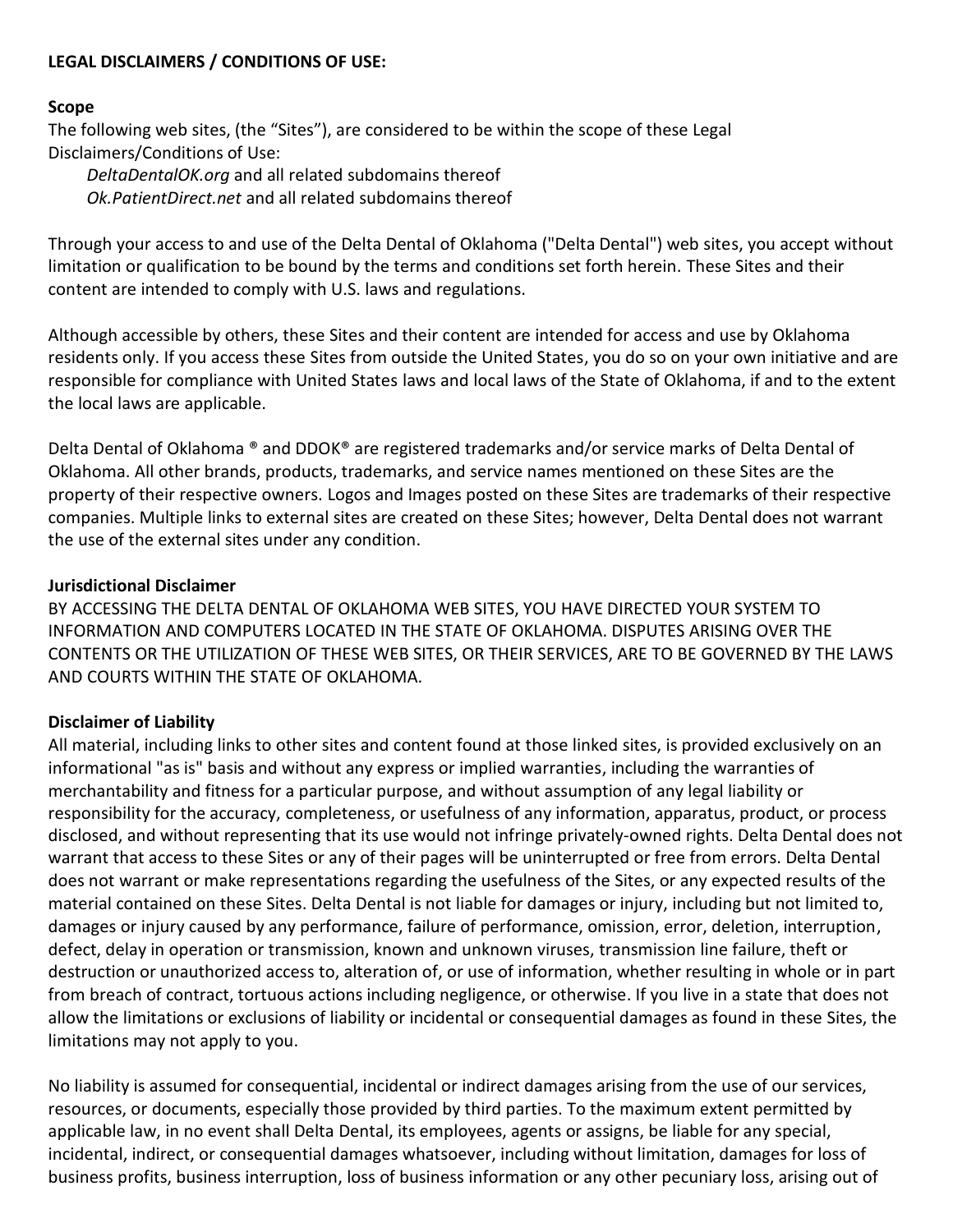the use or inability to use these Sites, its resources, documents or services, or damages associated with your individual utilization of any service provided by Delta Dental or a third party.

Delta Dental makes no representations or warranties as to the accuracy of any information contained on these Sites. Delta Dental assumes NO LIABILITY OR RESPONSIBILITY for any errors or omissions in the content of these Sites.

## **Product Descriptions**

These Sites contain information about products, and give product descriptions which may or may not be available in any particular portion of Oklahoma or the United States. These descriptions and information offerings are not intended to constitute offers to sell or solicitations in connection with any product or service; if anyone is interested in a particular product, they should contact the indicated Delta Dental business representative to determine whether the product is available in their jurisdiction, and that they are eligible for said product or service. Nothing contained on these Sites should be construed as a solicitation or promotion for any product or for the specific use of any product or service in a particular way which is not authorized by the laws and regulations of the State of Oklahoma.

Delta Dental intends the general and insurance-specific information contained in these Sites to be accurate and reliable. However, incorrect statements and errors can sometimes occur. Delta Dental does not warrant the materials in these Sites to be correct, accurate or reliable.

Any product mentioned in these Sites may be available through the approval or clearance of a government regulatory body, or which may be for sale or used with different restrictions and requirements in different states. However, the utilization of these Sites DOES NOT submit Delta Dental to the jurisdiction of any state other than Oklahoma. Delta Dental does not consent to, submit itself to, or acquiesce to the jurisdiction of any state or regulatory agency other than as specifically enumerated.

# **Online Security**

Delta Dental does not guarantee or warrant that any or all files available for downloading from these Sites are free of worms, viruses, Trojan Horses, or other infectious software programs that have contaminated or destructive properties. Delta Dental does not make express or implied warranties, representations or endorsements, including without limitation warranties of fitness for a particular purpose, warranties of title, or warranties of non-infringement, with respect to the files that are available for download from these Sites. Delta Dental, in no event, shall be liable to you or to others for any action taken by you or anyone else in reliance upon results obtained from the use of downloaded files. The files which are available for downloading on these Sites are intended to be used for personal use only, unless and except in specific instances as outlined in these Sites.

You, as the end-user assume the entire responsibility and cost of all necessary servicing, repair, or correction of your property or operations as a result of using these web Sites.

When you are submitting or transferring data via these websites, it is protected by Transport Layer Security (TLS) technology, the leading security protocol for data transfer on the Internet. Even though there are many benefits to using these websites, as with all electronic communications, there are some risks which may include: Failure of hardware, software and/or Internet connections. Delta Dental is not responsible for failures, distortions, delays, or other problems resulting from equipment configuration, connection, signal power, hardware, software, or any equipment used to access the Internet.

Delta Dental does not guarantee the confidentiality or security of electronic transmissions via the Internet due to the possibility of potentially unsecure computers and links, which could result in your data becoming lost or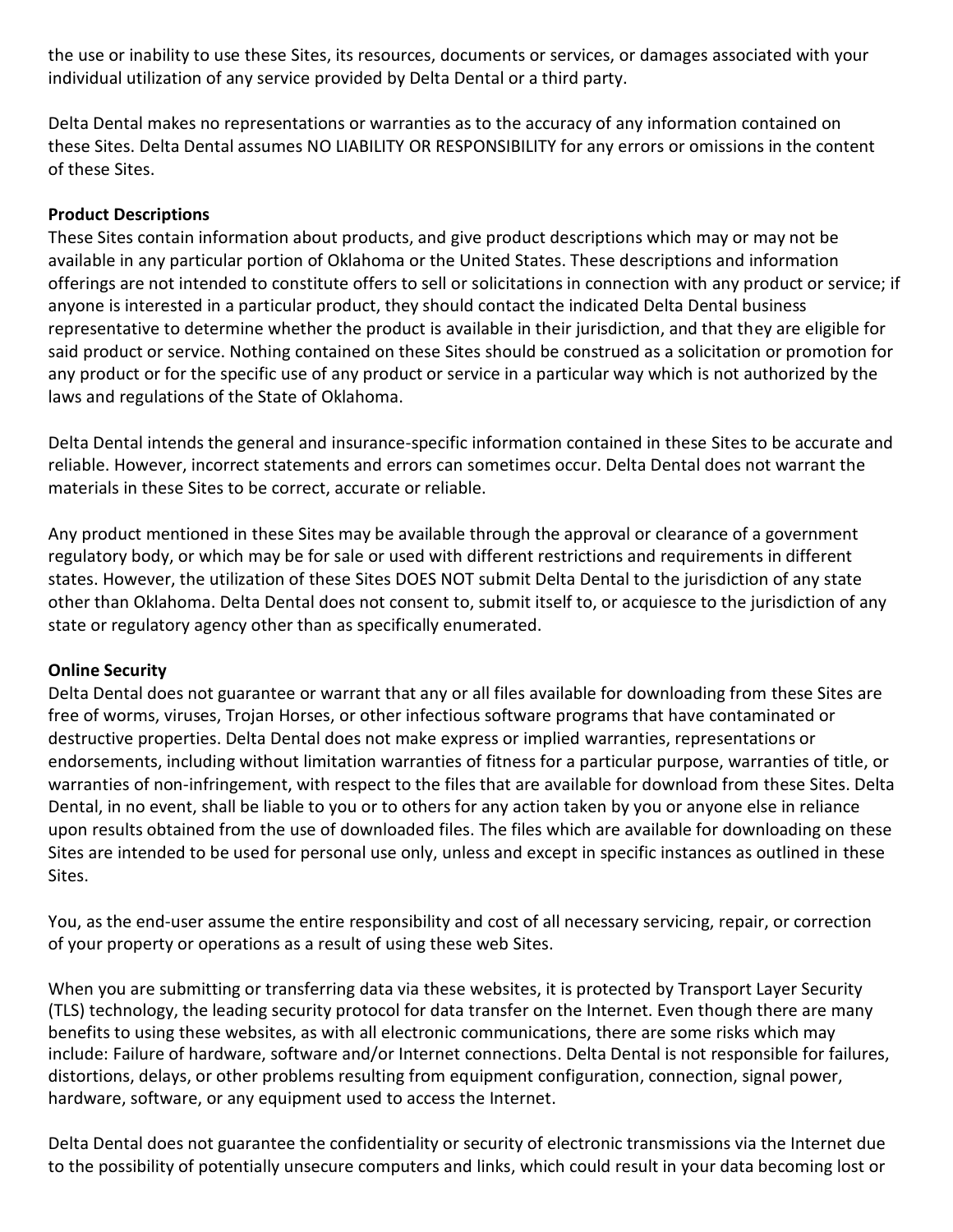intercepted during transmission. Please use good judgment before deciding to send information via the Internet.

Delta Dental reserves the right to disable end users' ability to connect to these Sites using unsecure or deprecated protocols, such as SSL v3 or TLS 1.0, for instance. Delta Dental is not responsible for the unavailability of the web sites due to end users' usage of unsecure or deprecated protocols.

As the end user of these Sites, you agree to not:

Use any device or computer program in order to interfere or attempt to interfere with the proper operation of these web sites (e.g., hacking, denial of service attacks), including any activity that precedes attempts to breach security such as scanning, probing, or other testing or vulnerability assessment activity, or engaging in or permitting any network or hosting activity that results in the blacklisting or other blockage of our IP space;

Use these web sites in a manner that may adversely affect these web sites' resources or their availability to others, or that violates U.S. federal, local, or state law.

# **Consumer Postings/ Surveys**

You are prohibited from posting or transmitting to these Sites any unlawful, threatening, libelous, defamatory, obscene, inflammatory, pornographic, or profane material or any material that could constitute or encourage conduct that would be considered a criminal offense, give rise to civil liability, or would otherwise violate the law. Delta Dental will fully cooperate with any law enforcement authorities or court orders requesting or directing Delta Dental to disclose the identity of anyone posting any such information or material. Delta Dental assumes no responsibility or liability arising from the content of these Sites, nor for any error, defamation, libel, slander, omission, falsehood, obscenity, pornography, profanity, danger, or inaccuracy contained in any information on these sites.

Delta Dental makes no claim to any original consumer postings which might be copyrighted under either federal or state law. However, any original consumer postings made to these sites, and any person posting said articles or information of any type, herein known as "original consumer postings" hereby expressly grants to Delta Dental a license to publish and post said items without compensation. Further, any original consumer postings, and the accompanying license to publish is perpetual in nature, so long as Delta Dental deems it prudent to continue to post or publish said items, and you hereby expressly grant Delta Dental the authority to publish and maintain said postings with or without your consent following your initial posting, and agree to hold Delta

Dental harmless in the event of a copyright violation for posting said original consumer postings.

Any information collected in a consumer survey format is the sole property of Delta Dental and any reproduction must be expressly authorized in writing by the proper authority of Delta Dental. The use of any and all information in the consumer survey section is done at the sole discretion of Delta Dental.

# **Outside Links**

These Sites provide links to outside third party entities and web sites. While visiting Delta Dental-owned and/or managed web sites, you may leave the Delta Dental web site and access certain non-Delta Dental of Oklahoma web sites. Delta Dental neither reviews nor controls the content or accuracy of these external web sites, and will not be responsible for their content and accuracy.

Delta Dental does not make any claim as to any trademark, copyright, or protected intellectual property of any third party. Delta Dental does not warrant the use of, or your access to said third party web sites. Delta Dental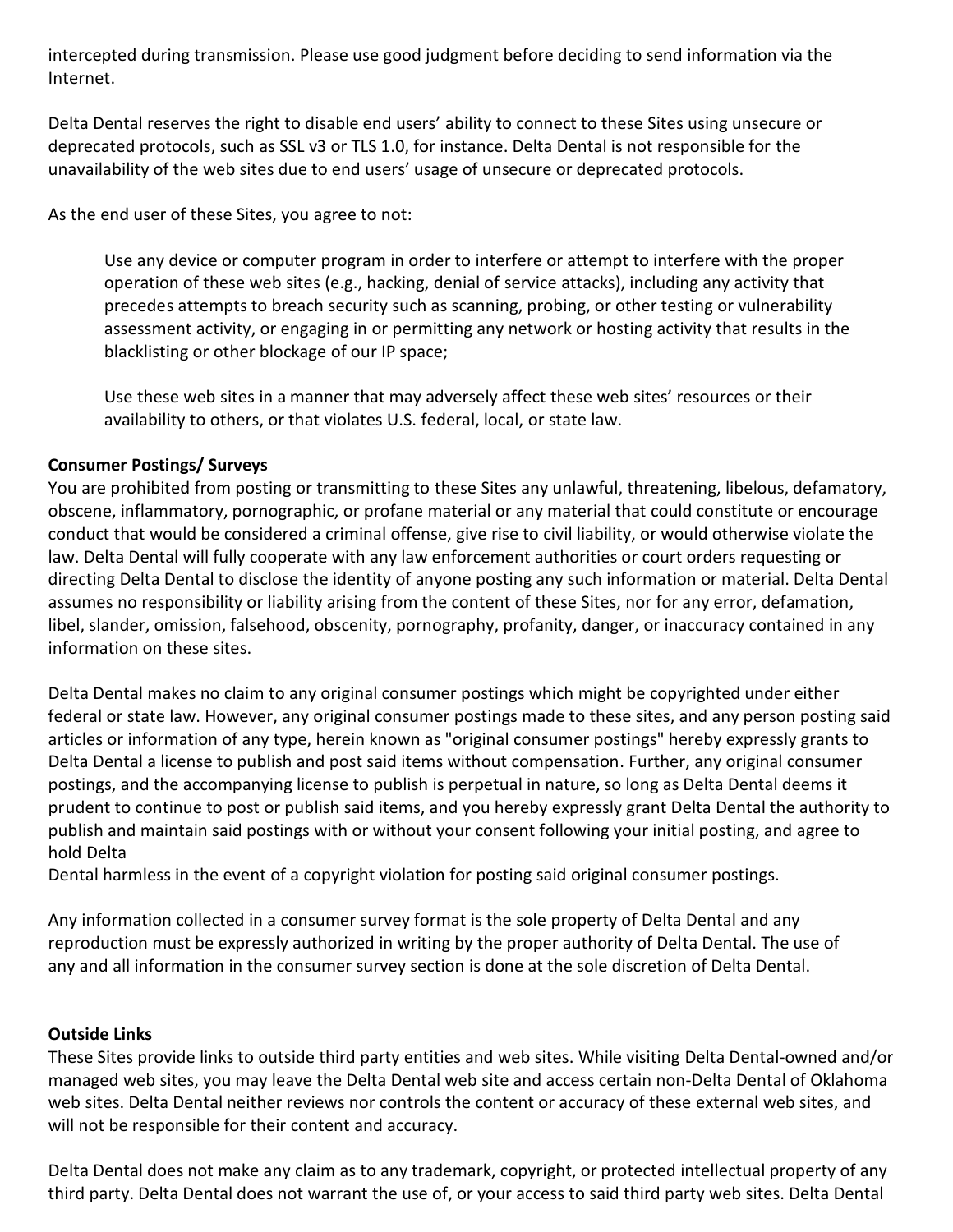expressly denies any liability by your use of any information provided by third parties. You should always read and be advised as to the terms and conditions of third party web sites which might take you out of Delta Dental of Oklahoma's web sites. Your access to third-party web sites is at your sole risk. Delta Dental is not responsible for the content of any Site owned by a third party that may be linked to Delta Dental's web site via hyperlink, whether such hyperlink is provided by Delta Dental or by a third party.

# **Minors and Child Online Privacy Protection Act**

Delta Dental does not intend to collect personal information from minors and therefore is not subject to the Child Online Privacy Protection Act. If you allow your minor child, or a child for whom you are a legal guardian to access and use Delta Dental-owned and/or managed Sites, you agree that you will be solely responsible for the conduct of that minor child while online, and for monitoring the minor's access to and use of these Sites, and the consequences of any use by the minor.

# **Copyright Notice**

Delta Dental retains exclusive license to publish or reproduce the documents claimed under the copyright laws of the United States of America. All title and intellectual property rights in and to the content which may be accessed through the use of and found on these Sites are the property of Delta Dental, its affiliates, or other third party persons and licensors and are protected by applicable copyright or other intellectual property laws and treaties.

ALL documents available from these Sites may be protected under U.S. and Foreign Copyright Laws. Any reproduction of any documents requires specific written permission.

While utilizing these Sites, you should assume that all contents of these Sites are copyrighted unless otherwise noted and may not be used except as provided herein, and may not be used without express written permission of Delta Dental, or the registered owner of such information. All product names, logos and service marks displayed on these Sites that are properly identified in accordance with the laws of the United States of America, are registered or unregistered trademarks owned by or licensed to Delta Dental or its affiliates, or by the respective registrant. Nothing contained herein shall be construed as conferring by implication, estoppel or otherwise any license or right, either express or implied, under any patent or Trademark of any legal registrant or third party. No use of any Trademark may be made without the prior written authorization of Delta Dental or the proper registrant of said trademark. Images of people or places displayed on these Sites are either the property of, or used with permission by, Delta Dental. The use of these images by you is prohibited unless specifically permitted by the Terms and Conditions found herein. Unauthorized use of the images may violate copyright, trademark, privacy, and or publicity laws as well as communications regulations and statues.

# **The Digital Millennium Copyright Act**

Delta Dental reserves the right, but is not obligated to, terminate your access to these Sites if determined, in its sole and absolute discretion, that you are involved in infringing activity, including alleged acts of first-time or repeat infringement. Regardless of whether the material or activity is ultimately determined to be infringing, this termination right may be enforced. Delta Dental and its service providers accommodate and do not interfere with standard technical measures used by copyright owners to protect materials. If you feel there is material contained on these Sites which might be an infringement of another's rights, please send written notification, in accordance with the Digital Millennium Copyright Act to:

**Attn: Chief Privacy Officer Delta Dental of Oklahoma P.O. Box 54709 Oklahoma City, Oklahoma 73154-1709**